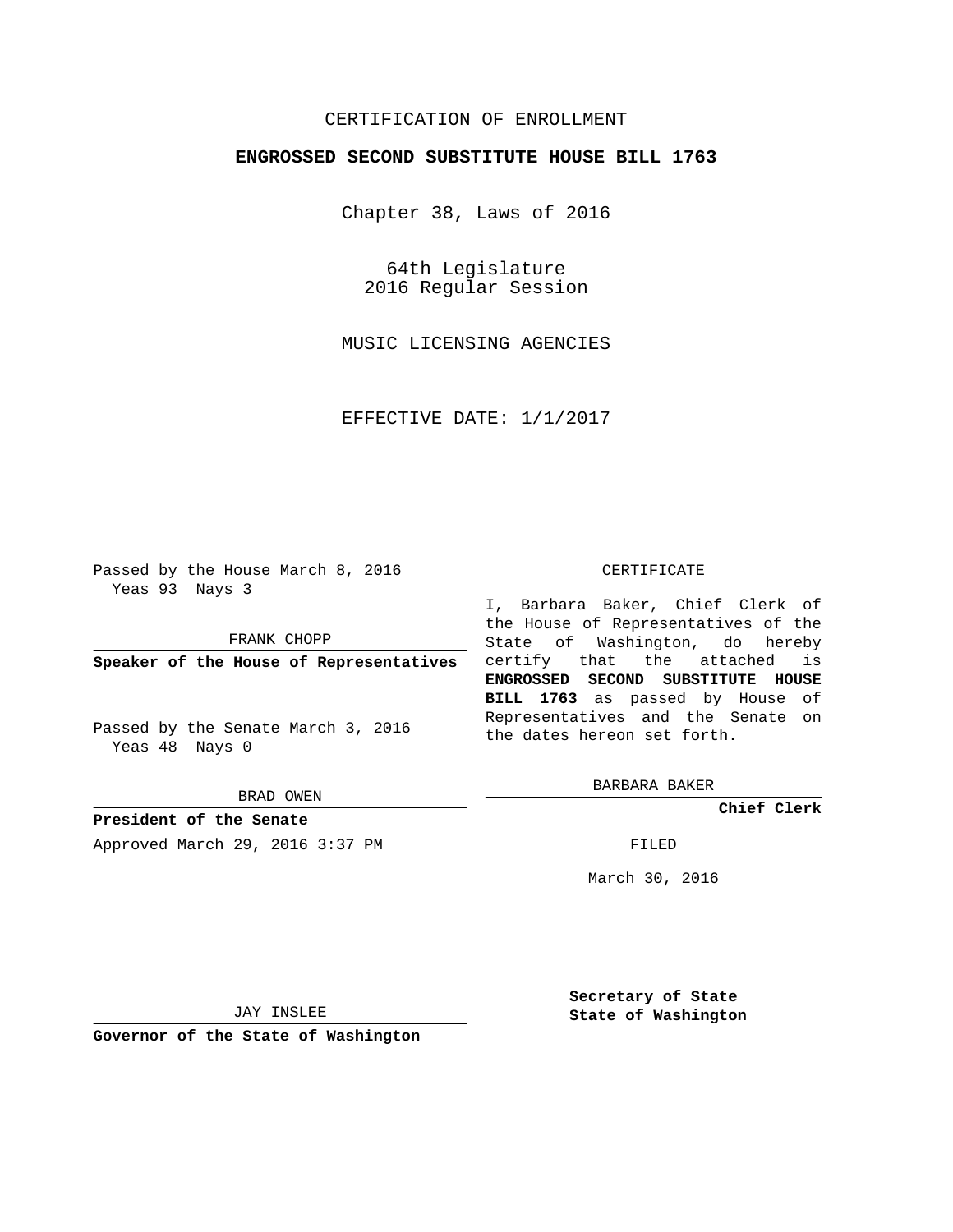## **ENGROSSED SECOND SUBSTITUTE HOUSE BILL 1763**

AS AMENDED BY THE SENATE

Passed Legislature - 2016 Regular Session

# **State of Washington 64th Legislature 2015 Regular Session**

**By** House General Government & Information Technology (originally sponsored by Representatives Van De Wege, Lytton, Riccelli, and Tharinger)

 AN ACT Relating to regulating music licensing agencies; adding a new chapter to Title 19 RCW; prescribing penalties; and providing an 3 effective date.

BE IT ENACTED BY THE LEGISLATURE OF THE STATE OF WASHINGTON:

 NEW SECTION. **Sec. 1.** The definitions in this section apply throughout this chapter unless the context clearly requires otherwise.

 (1) "Copyright owner" means the owner of a copyright of a nondramatic musical work recognized and enforceable under the copyright laws of the United States pursuant to Title 17 of the United States Code (17 U.S.C. Sec. 101 et seq.). "Copyright owner" does not include the owner of a copyright in a motion picture or audiovisual work, or in part of a motion picture or audiovisual work.

(2) "Music licensing agency" means a performing rights society.

 (3) "Performing rights society" means an association or corporation that licenses the public performance of non-dramatic musical works on behalf of copyright owners, such as the American Society of Composers, Authors and Publishers (ASCAP), Broadcast 19 Music, Inc. (BMI), and SESAC, Inc.

 (4) "Proprietor" means the owner of a retail establishment, restaurant, inn, bar, tavern, sports or entertainment facility, or

p. 1 E2SHB 1763.SL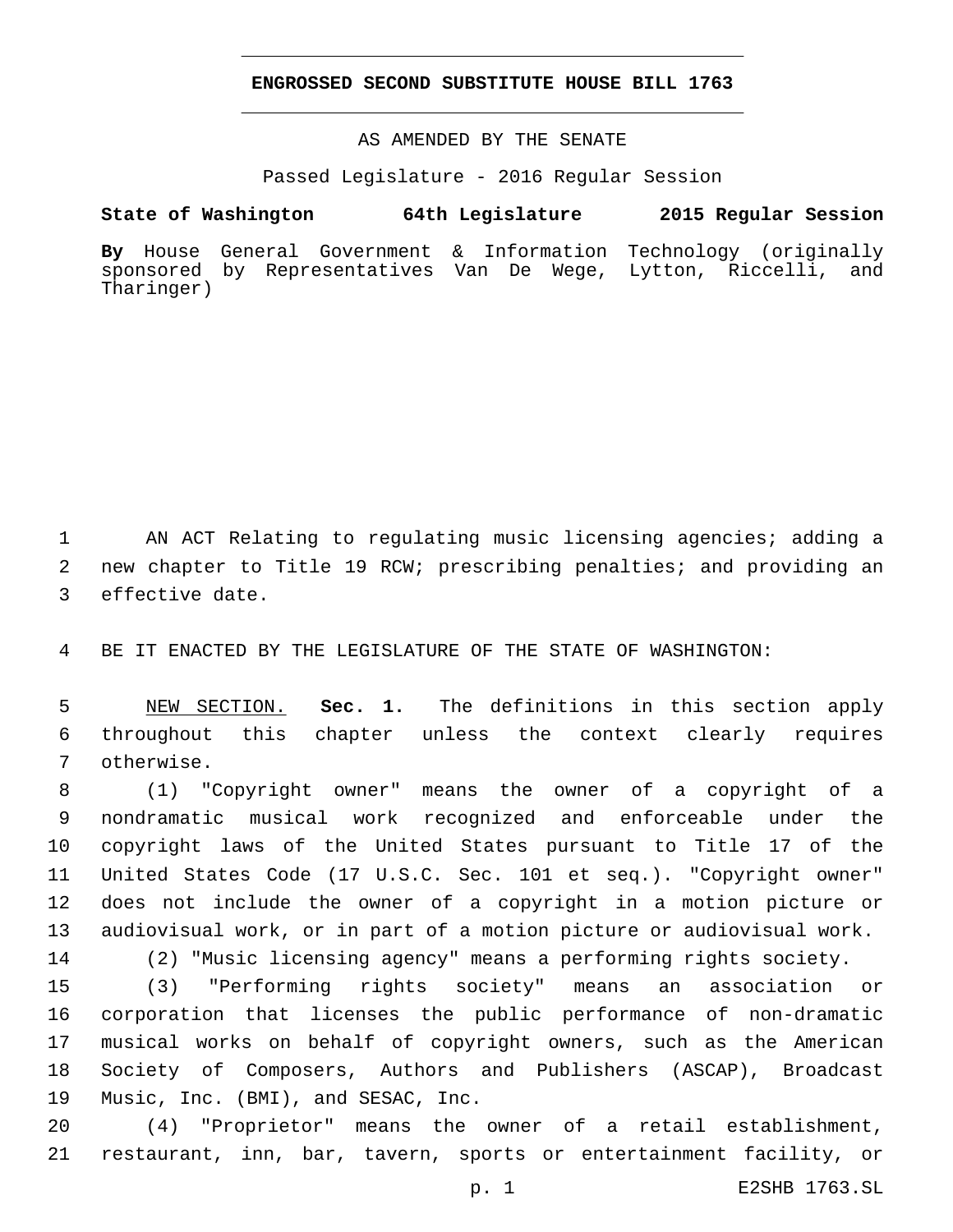any other similar place of business or professional office located in this state in which the public may assemble and in which nondramatic musical works or similar copyrighted works may be performed, broadcast, or otherwise transmitted for the enjoyment of members of 5 the public there assembled.

 (5) "Royalty" or "royalties" means the fees payable to a copyright owner or performing rights society for the public performance of nondramatic musical works or other similar works.

 NEW SECTION. **Sec. 2.** A performing rights society that licenses the performing rights to music may not license or attempt to license the use of or collect or attempt to collect any compensation on account of any sale, license, or other disposition regarding the performance rights of music unless the performing rights society:

 (1) Registers and files annually with the department of licensing an electronic copy of each performing rights form agreement providing for the payment of royalties made available from the performing 17 rights society to any proprietor within the state; and

(2) Has a valid Washington unified business identifier number.

 NEW SECTION. **Sec. 3.** A performing rights society must make available electronically to business proprietors the most current available list of members and affiliates represented by the performing rights society and the most current available list of the performed works that the performing rights society licenses.

 NEW SECTION. **Sec. 4.** A person who willfully violates any of the provisions of this chapter may be liable for a civil penalty of not more than one thousand dollars per violation. Multiple violations on a single day may be considered separate violations. The attorney general, acting in the name of the state, may seek recovery of all such penalties in a civil action. The attorney general may issue civil investigative demands for the inspection of documents, interrogatory responses, and oral testimony in the enforcement of 32 this section.

 NEW SECTION. **Sec. 5.** (1) Before seeking payment or a contract for payment of royalties for the use of copyrighted works by that proprietor, a representative or agent for a performing rights society must: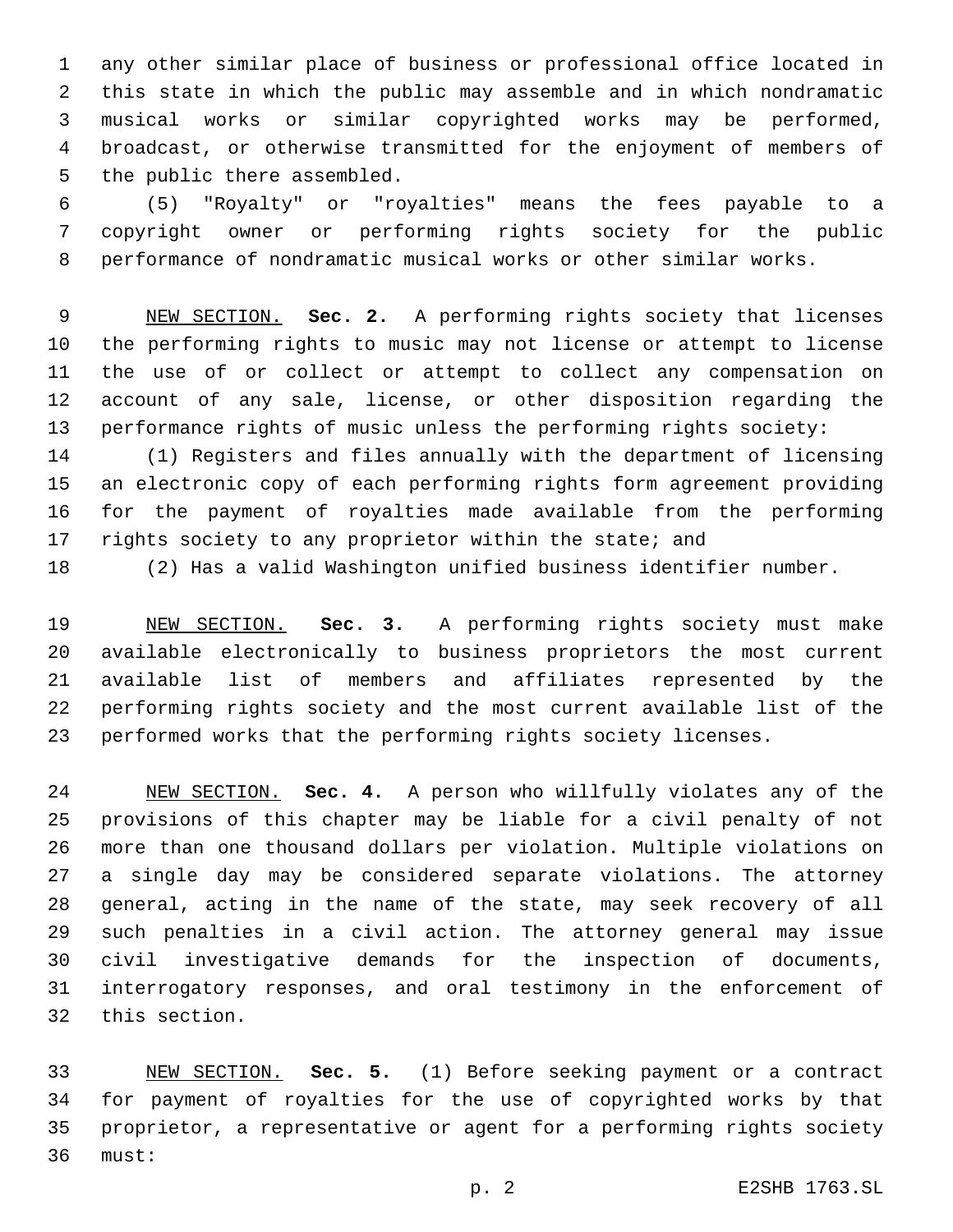Identify himself or herself to the proprietor or the proprietor's employees, disclose that he or she is acting on behalf of a performing rights society, and disclose the purpose for being on the premises.4

 (2) A representative or agent of a performing rights society must not:6

 (a) Use obscene, abusive, or profane language when communicating 8 with the proprietor or his or her employees;

 (b) Communicate by telephone or in-person with a proprietor other than at the proprietor's place of business during the hours when the proprietor's business is open to the public. However, such communications may occur at a location other than the proprietor's place of business or during hours when the proprietor's business is not open to the public if the proprietor or the proprietor's agents, 15 employees, or representatives so authorizes;

 (c) Engage in any coercive conduct, act, or practice that is substantially disruptive to a proprietor's business;

 (d) Use or attempt to use any unfair or deceptive act or practice 19 in negotiating with a proprietor; or

 (e) Communicate with an unlicensed proprietor about licensing performances of musical works at the proprietor's establishment after receiving notification in writing from an attorney representing the proprietor that all further communications related to the licensing of the proprietor's establishment by the performing rights society should be addressed to the attorney. However, the performing rights society may resume communicating directly with the proprietor if the attorney fails to respond to communications from the performing rights society within sixty days, or the attorney becomes 29 nonresponsive for a period of sixty days or more.

 NEW SECTION. **Sec. 6.** (1) The department of revenue shall inform proprietors of their rights and responsibilities regarding the public performance of copyrighted music as part of the business licensing service.

 (2) Performing rights societies are encouraged to conduct outreach campaigns to educate existing proprietors on their rights and responsibilities regarding the public performance of copyrighted 37 music.